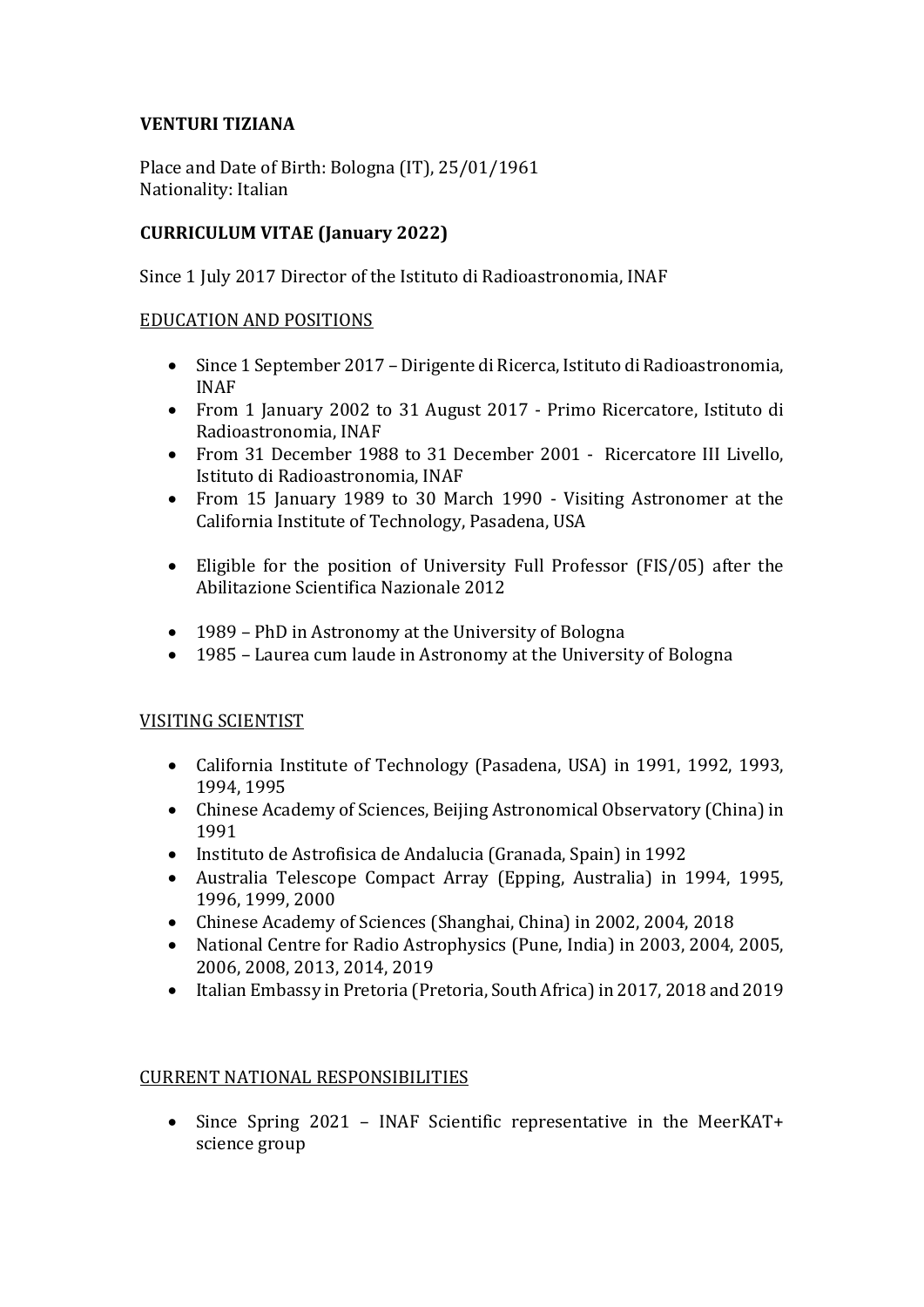- Since September 2017 Chair of the VLBI Working Group WG02 in the INAF Radio Astronomy Office
- Since April 2019 Member of the SKA Pathfinders Working Group WG04 in the INAF Radio Astronomy Office
- $\bullet$  Since November 2018 Member of the Italian SKA Board WG06 in the INAF Radio Astronomy Office

### CURRENT INTERNATIONAL RESPONSIBILITIES

### *European VLBI Network*

- Since July 2021 Chairperson of the JIVE Council
- Since January 2021 Chairperson of the Consortium Board of Directors of the European VLBI Network
- Since January 2021- Legal Representative of Italy in the IIV ERIC, nominated by MUR

### *Participation in Time Allocation Committees*

- Chairperson of the European VLBI Network (EVN) Programme Committee from 1 June 2008 to 31 May 2011
- Scientific representative of Istituto di Radioastronomia in the EVN Programme Committee from 1 June 2005 to 31 May 2008 and from 1 June 2011 to 31 May 2012
- Member of the NRAO Peer Review Committee from 01 January 2009 to
- 31 December 2010
- External referee of GMRT Time Allocation Committee since 2005
- Member of the Chandra Peer Review for A014 (2012)

### **Participation in the EC Infrastructure Framework Programmes**

RadioNet

- 2017 to May 2019 Chairperson of the H2020 RadioNet Board
- 2017-2018 Chairperson of the WP *Science Dissemination* in the H2020-RadioNet project
- 2012 2015 Board member of the FP7 RadioNet3 Project (2012-2015)
- 2012 2015 Chairperson of the Science Working Group in FP7-RadioNet3
- From 1 January 2009 to 31 December 2011 Chairperson of the Science Working Group in FP7-RadioNet2
- From 1 January 2004 to 31 December 2008 Chairperson of the Science Working Group in FP6-RadioNet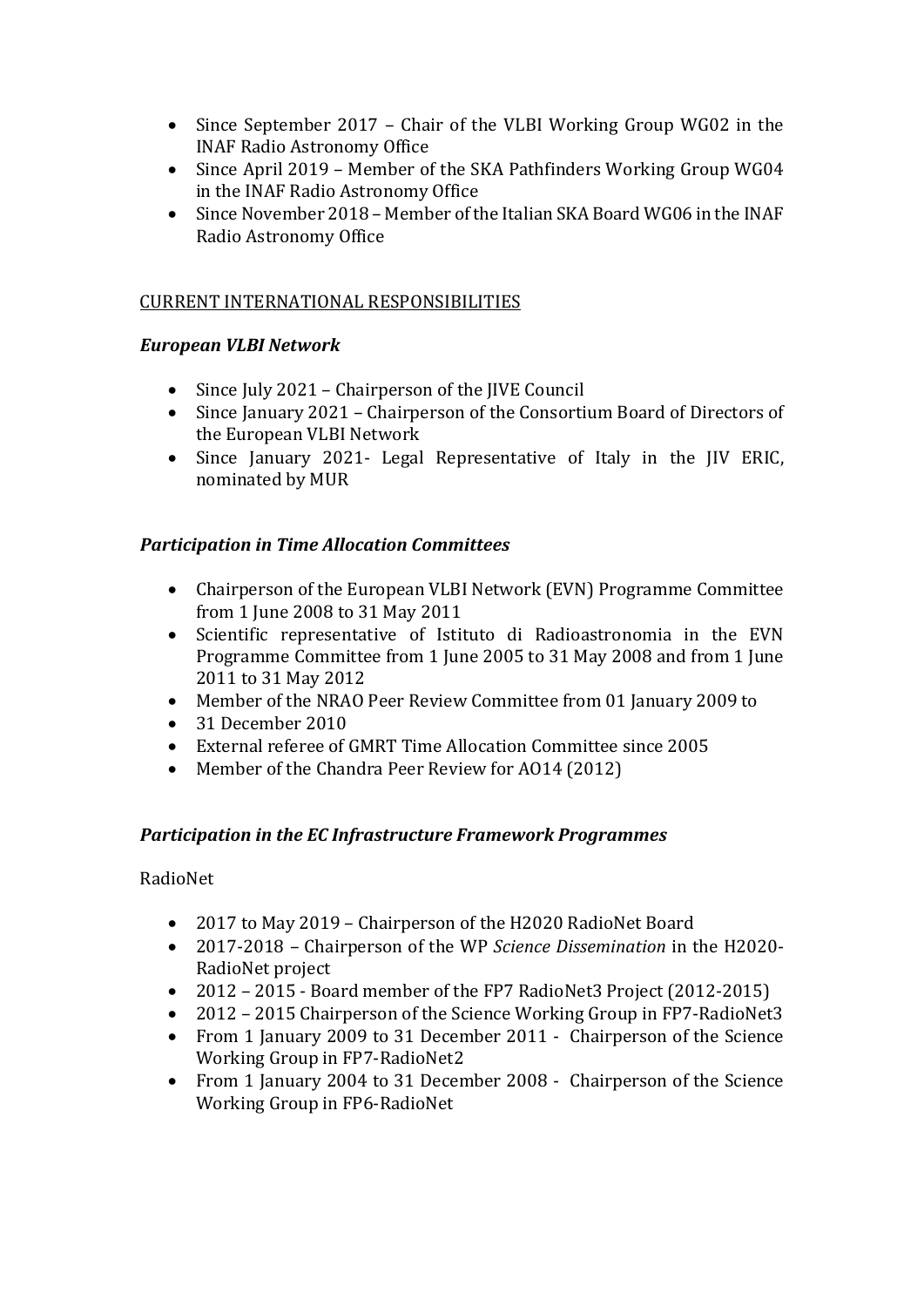# **JUMPING JIVE**

- From 2017 Chairperson of the WP The VLBI Roadmap in the H2020-**JUMPINGJIVE Project**
- Coordinator of the White Paper "The Future of VLBI" Deliverable of JUMPING JIVE due to the EC in August 2020

### Bilateral projects, EC projects of international scientific collaborations, and **Projects of National Interest**

- Since 2017 Coordinator of the MAECI-RSA Progetto di Grande Rilevanza RADIO SKY 2020: Fostering the cooperation between Italy and South Africa though Radio Astronomy
- 2014 2017 Coordinator of the MAECI-RSA project Mobilita' "Synergy *between Italy and South Africa. Galaxy Clusters: a pivotal case for SKA precursor telescopes*"
- 2011 2015- Italian coordinator of the EC IRSES Project CAFEGroups (FP7)
- 2009 2010 Coordinator of the Project of National Interest (PRIN-INAF), Low Frequency Extragalactic Radio Astronomy in the LOFAR Era
- 2005 2007: Italian coordinator of the Collaboration Italy-India (MAE DST), *Investigation of the evolution of clusters, galaxy groups and active galaxies using low radio-frequency instruments*
- 2001 2003 and 2004 2006: Italian coordinator of the Collaboration Italy-Australia (CNR-CSIRO), Studio a lunghezze d'onda radio di oggetti *galattici ed extragalattici*
- 2001 2004: Italian coordinator of the Collaboration Italy-China (CNR-CAS), *VLBI.* Sviluppo tecnologico di strumentazione e studio di radiosorgenti *compatte*

# INTERNATIONAL PANELS

- 2021 Member of the ngEHT Project Advisory Committee;
- 2018-2020 Member of the ASTRON Science Advisory Committee;
- 2019-2020 Member of the ASTRON Apertif Review;
- 2017 Panel reviewer for the Agence Nationale del la Reserche (France) for the proposal grant *A* low-frequency radio imager for NenuFAR (P.I.) Zarka);
- 2017 Panel reviewer for the NOW proposal grant One facet of the LOFAR Sky Survey: feeding habits of the black holes hosted by multiple-cored nearby galaxy clusters (P.I. A. Shulevski).

# SCIENTIFIC ACTIVITY

Research in the field of galaxy clusters and radio galaxies on all scales